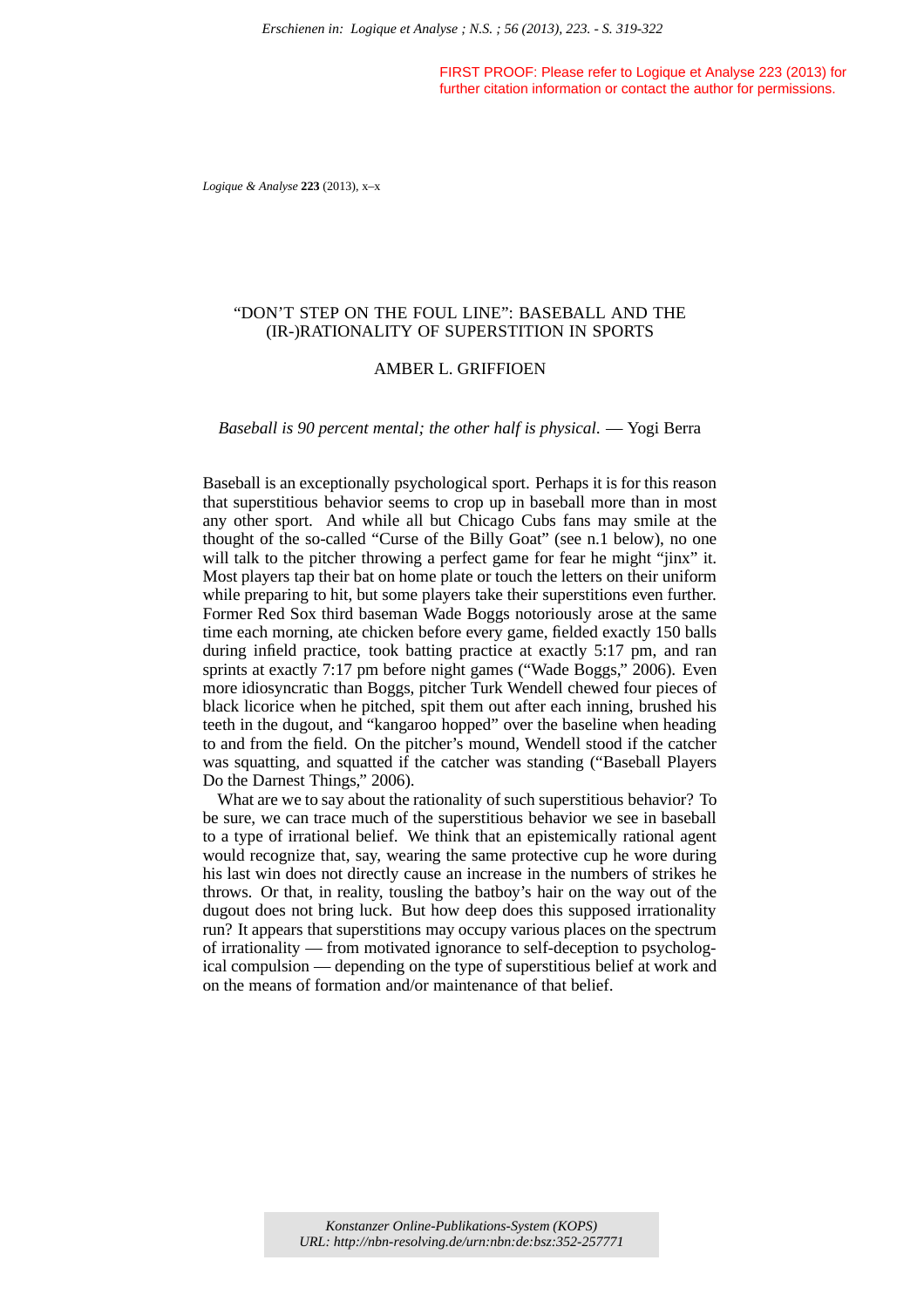I have several goals in this paper. First, I will examine the various types of superstitions we find in baseball culture, in an attempt to see what these different kinds of superstitions might have in common. I then hope to lay out a working definition of superstition (at least from within a baseball context) by examining the general psychology underlying such behavior, in an attempt to ascertain the possible causal and/or motivational reasons for the acquisition of superstitious beliefs and practices in sports like baseball. I will then go on to argue that, in addition to superstitions acquired merely via the workings of a type of biasing mechanism, there also appear to be genuine cases of superstition acquisition and maintenance, in which the agent may be said to be actively engaged. I will claim that in at least some cases of superstitious belief, it is possible that agents are employing an awareness of their own *rational* epistemic standards to allow themselves to believe and act *irrationally*, and that the result of such "pseudo-rational" behavior is perhaps a form of self-deceptive superstitious belief.

### *Toward a Working Definition of Superstition*

There are many types of beliefs and behaviors that can be categorized as superstitious, and most of these can be found within the culture of baseball. In a 2005 study, Burger and Lynn described superstitious behavior to participating baseball players as "anything you do that you feel might bring good luck during a gameâ $\text{A}$ e[like] wearing lucky clothes, sitting in lucky spots, not mentioning certain things, eating certain goods, and entering the field a certain way" (Burger & Lynn, 2005, 73). This somewhat limited description implies that superstitions are primarily employed to "bring good luck." And, indeed, much superstitious behavior serves just such a function. One type of superstition employed in order to elicit positive results is that of the superstitious *ritual*. This type of behavior may range from the relatively quick and simple rites exercised in the batter's box or on the pitching mound to the development of an elaborate daily routine. Objects, too, may be employed to bring about good luck. Players often repeatedly wear a certain item of clothing or rely on touching medallions, rocks, coins, and other physical objects they take to be "lucky." Superstitions about numbers and sequences of numbers are also quite common. Some players insist on wearing uniforms bearing particular combinations of numbers, even when they are traded to a new team. We my label these kinds of superstitions as *fetishes* or reliance on *charms*. However, baseball superstitions encompass not only behavior intended to bring about good luck but also other types of behavior as well. *Taboos* such as not stepping on the foul line or not throwing a bat such that it crosses another bat are employed, not necessarily in order to bring about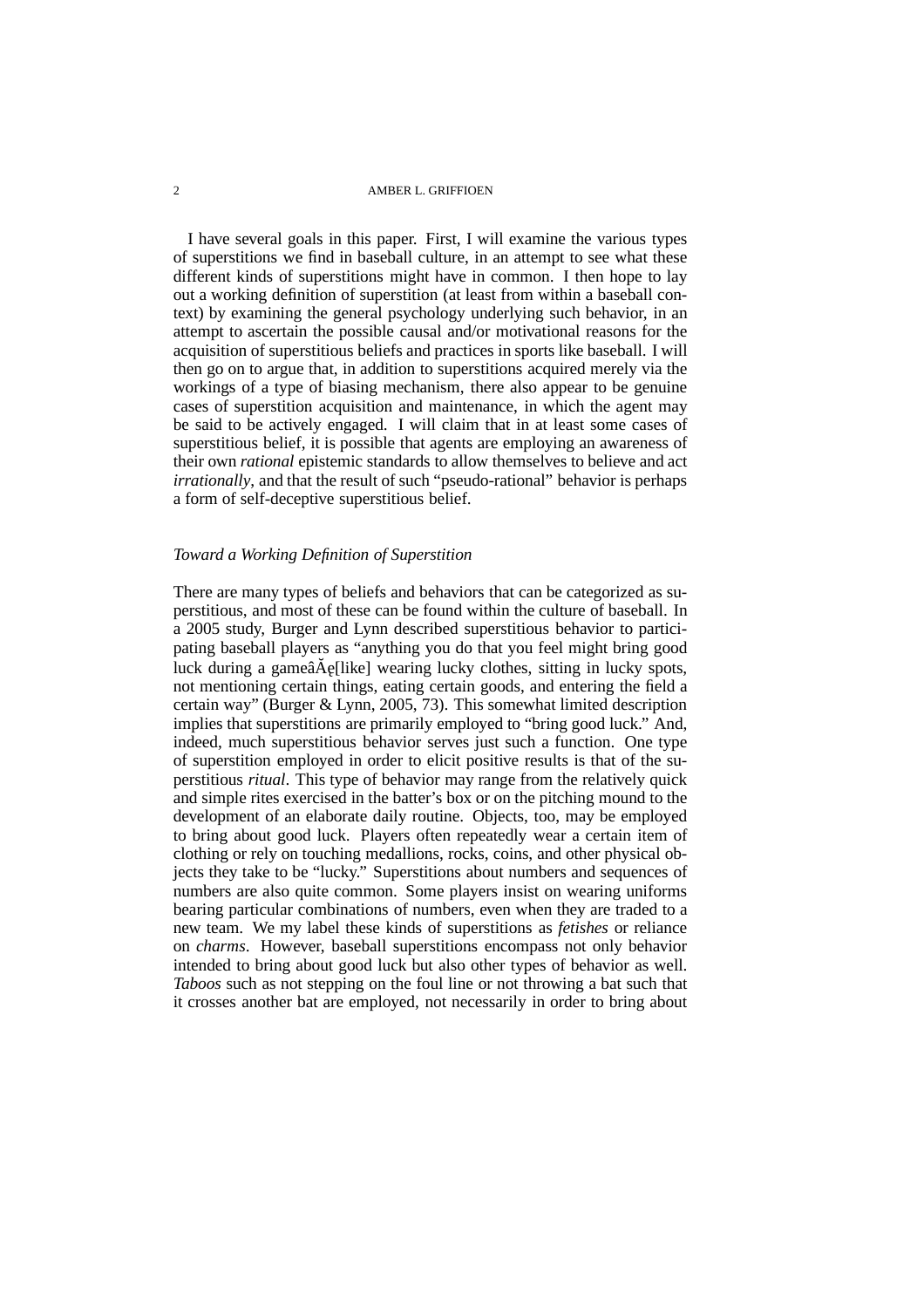good luck, but rather to prevent a bad outcome from happening. Furthermore, there are also what we might call *historical superstitions* associated with baseball, such as those embodied in the belief in curses and spells.<sup>1</sup>

Thus, the phenomena in baseball that may be captured by the word 'superstition' are wide-ranging and diverse. Superstitions may be employed in the service of making a prediction about future events or in explaining past events. They may also be interpretive, as with the "reading" of omens and signs. But regardless of the role a particular superstitious belief plays in the order of explanation of particular events, there still appear to be certain psychological features and functions that all of these types of superstitions share.

First, superstitious beliefs appears to emerge as the result of an agent's postulating a false (or highly improbable) causal correlation between two temporally and/or spatially contiguous events.<sup>2</sup> This kind of so-called *parataxic* thinking (i.e., mistaking correlation or contiguity for causation) appears to be one of the primary symptoms of superstitious belief (cf. Scheibe & Sarbin, 1965, 148). Indeed, it is difficult to imagine an instance of superstitious belief that does not involve the false or unlikely attribution of some kind of causal power to a particular item or event.

But mere parataxic thinking is not enough to get us to full-blown superstition, for surely we make false causal attributions all the time that we do not consider to be instances of superstitious belief. Rather, for a particular belief to count as superstitious, it seems the agent must attribute a "special, magical significance" to the object or action in question (cf. Vyse, 1990, 90). It is not enough for an agent to posit an illusory causal connection between two events. The agent must also believe or demonstrate some level of confidence that the object or action in question causes its proposed effect in a way different from "normal," natural causation.

A further feature that appears to distinguish superstition from a mere mistake in causal reasoning is that, in general, superstitious beliefs appear to be *motivated*. Indeed, people do not tend to hold onto superstitions regarding things they do not care about. So to get at superstition proper, we must ask

 $2$ Of course, the origins of some superstitions may be historically obscure, such as not walking under ladders, knocking on wood, and (in the case of baseball) not stepping on the foul line. Others appear to be highly individualized rituals. However, in both types of cases we have the presence of a false or highly improbable belief about some thing or event as (either positively or negatively) causally affecting some other event.

<sup>&</sup>lt;sup>1</sup> For example, the so-called "Curse of the Billy Goat" maintains that the Chicago Cubs will never again win a World Series. According to legend, tavern owner Billy Sianis pronounced the curse in 1945, when he and his pet goat (also in attendance) were asked to leave a Chicago Cubs World Series game because the smell was bothering fans. He exited the stadium, declaring that the Cubs would never win a World Series so long as the goat was not allowed in Wrigley Field. And since then, no Cubs team has won the World Series ("The Curse of the Chicago Cubs," 2010).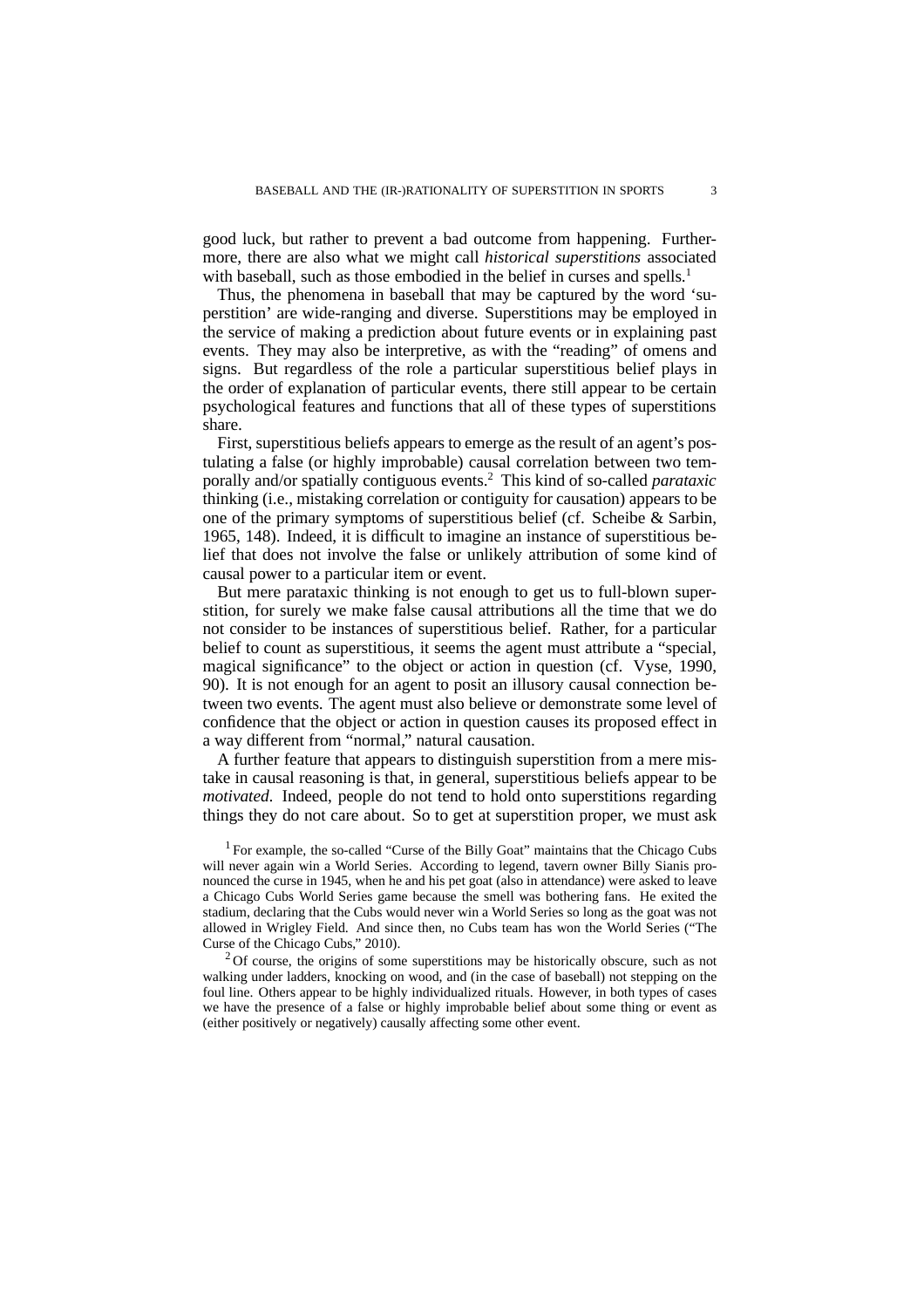what underlies the motivation for superstitious belief and what psychological function the acquisition and maintenance of superstitions might serve. This leads us to what Burger and Lynn (2005) have called the *Uncertainty Hypothesis*. They claim that "the more people attribute outcomes to chance or luck, the more likely it is that they will turn to superstition" (79). This seems to be borne out in many of the studies performed on superstition (cf., among others: Malinowski, 1954; Felson & Gmelch, 1979; Vyse, 1997; Thompson, Armstrong & Thomas, 1998). Thus, the Uncertainty Hypothesis points to a possible function of superstitious belief, namely that it gives the agent *a sense of control over that which she perceives to be uncontrollable in situations where she cares about the result*. That is, in circumstances where one has a personal stake in the outcome, one has an increased desire for control over those circumstances. And if the outcome is perceived to be highly uncertain or risky, this may lead to a kind of "anxious desire" (i.e., a desire that  $p$ , paired with the anxiety that not- $p$ ), which may motivate one to believe that one does, in fact, have some degree of control over the situation.<sup>3</sup> To be sure, in situations where a desired or feared outcome is perceived to be largely out of our control, we often experience a kind of cognitive unease or discomfort. We naturally tend to prefer situations in which we are more confident in our abilities to effect the desired outcomes. Accordingly, it seems reasonable to suppose that, in cases where this psychological "need" is not met, we are more likely to turn to superstition, which allows us to fill the cognitive gap between uncertainty and certainty in an attempt to control the uncontrollable.<sup>4</sup>

The Uncertainty Hypothesis also helps explain why superstition is so prevalent in baseball. Baseball is a sport in which many outcomes are wildly uncertain. Of course, the sport requires the possession of a high degree of talent and the exercise of very precise skills. However, a poorly thrown fastball can result in a strikeout, and a perfectly executed slider can be "blooped" into the outfield for a base hit. A ball "popped-up" in the infield can be lost in the sun, and the wind can turn a would-be home run into a foul ball. The

<sup>3</sup> For more on the role of anxious desires in motivating beliefs, cf. Annette Barnes (1997) and Mark Johnston (1988).

<sup>4</sup> Note that this is not to claim agents intentionally or even consciously aim at this goal. Indeed, the influence of non-conscious cognitive and motivational biases in belief acquisition and maintenance has been well-documented (cf. Tversky & Kahnemann, 1973; Nisbett & Ross, 1980; Trope, Gervey, & Liberman, 1997). However, the Uncertainty Hypothesis may still explain the psychological *function* of these biases, even if agents are unaware of the occurrent workings of particular psychological mechanisms in the formation of their superstitious beliefs. We should also note that the Hypothesis does not necessarily explain all instances of what we commonly *call* superstitious behavior (e.g., hotels not having a 13<sup>th</sup> floor, throwing salt over one's shoulder, etc.), insofar as some superstitions are the result of historical or cultural inheritance. However, the Hypothesis may at least be able to provide a plausible explanation for the historical beginnings of these superstitions.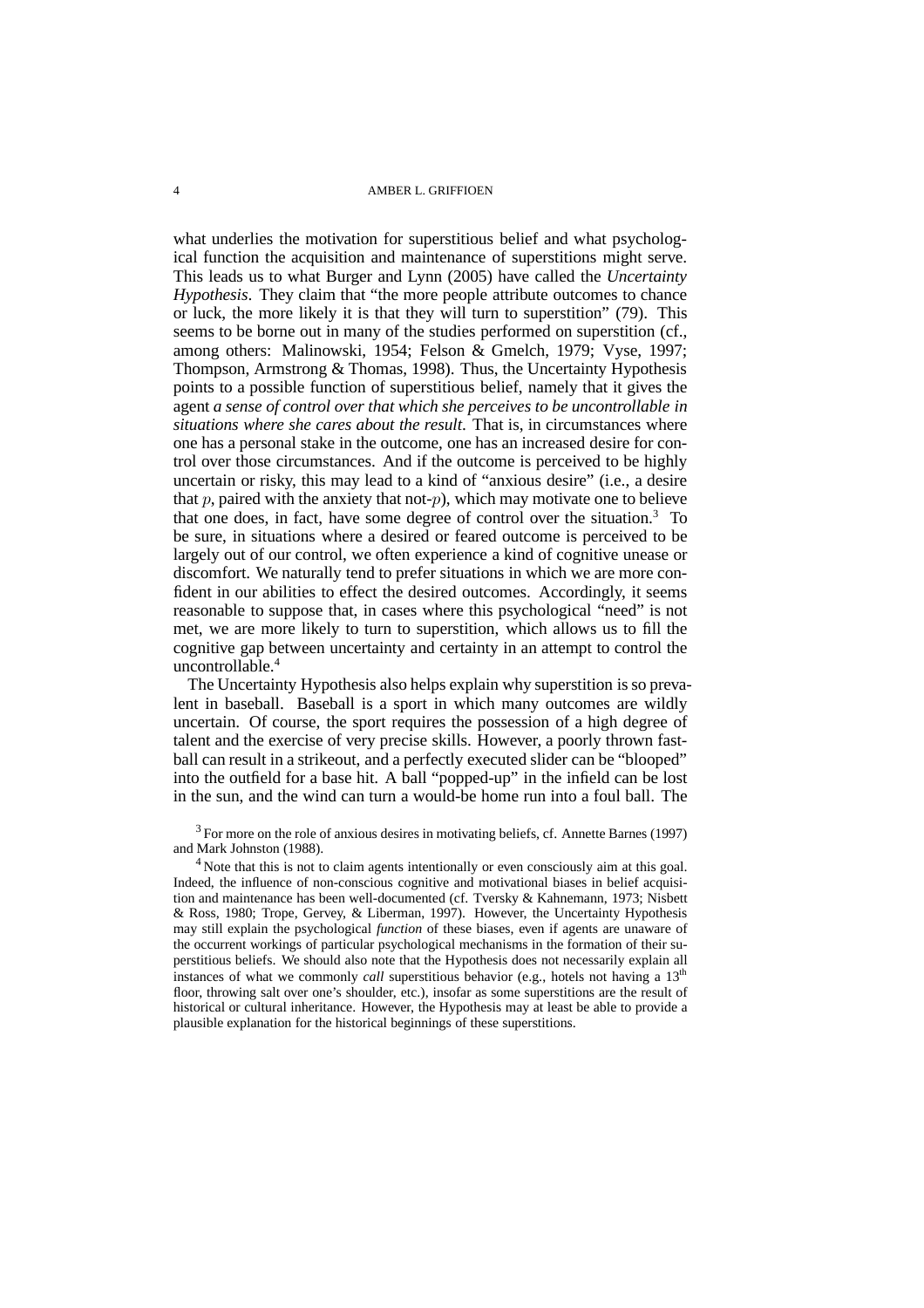best batters only get hits three out of every ten tries, and the best teams win only approximately 60% of their games. In other words, despite requiring extreme talent and finesse, many of the outcomes in baseball depend largely on chance or "luck." Thus, it should not be surprising that baseball players would be more prone to superstitious behavior than the average person. In a sport where both psychological and physical control mean everything — but in which many outcomes are out of the players' hands — we should expect superstition to run rampant. And it does. However, the role that superstitious behavior plays in baseball varies widely. Some superstitions are abandoned as soon as they fail to "work," though other superstitions are usually adopted in the former's place. Some rituals, fetishes, and taboos may be maintained over the course of an entire season. And some players engage in certain incredibly complex ritualistic practices over the course of their entire careers.<sup>5</sup>

Nevertheless, to summarize what we have said thus far, there appear to be at least four types of superstitions prevalent in baseball: rituals, fetishes, charms, and taboos. We have also claimed that the following are constitutive of superstitious belief in this context:

- 1. The agent cares about (e.g., values, fears) the outcome of a certain situation.
- 2. The agent believes the outcome of that situation to be highly uncertain or risky, but he (consciously or non-consciously) desires control over the situation. (The Uncertainty Hypothesis)
- 3. The combination of (1) and (2) motivates the agent to engage in *parataxic* thinking.
- 4. The causal connection between the two events is supposed to be magical or supernatural in some way.

Conditions (1) through (4) represent a good start toward a definition of superstition. At the very least they give us the conceptual tools we need to discuss the (ir)rationality of superstition in sports in more detail.

<sup>5</sup> Additionally, it appears that superstitious beliefs differ in frequency and type from culture to culture. Burger and Lynn (2005) found that whereas American players tended to believe that engaging in superstitious behavior enhanced *personal* performance, Japanese players tended to think that superstitions had a greater effect on what happened to the *team* as a whole (Burger & Lynn, 2005, 74). They hypothesized that part of the reason Japanese players do not place as much emphasis on the superstitions regarding personal performance is that they have a much stronger notion of personal responsibility for errors and failure to perform. The idea that an agent's conception of personal responsibility may have a strong impact on how superstitious he is, is an interesting one and worthy of further discussion. Unfortunately, I do not have the time or space to discuss it here.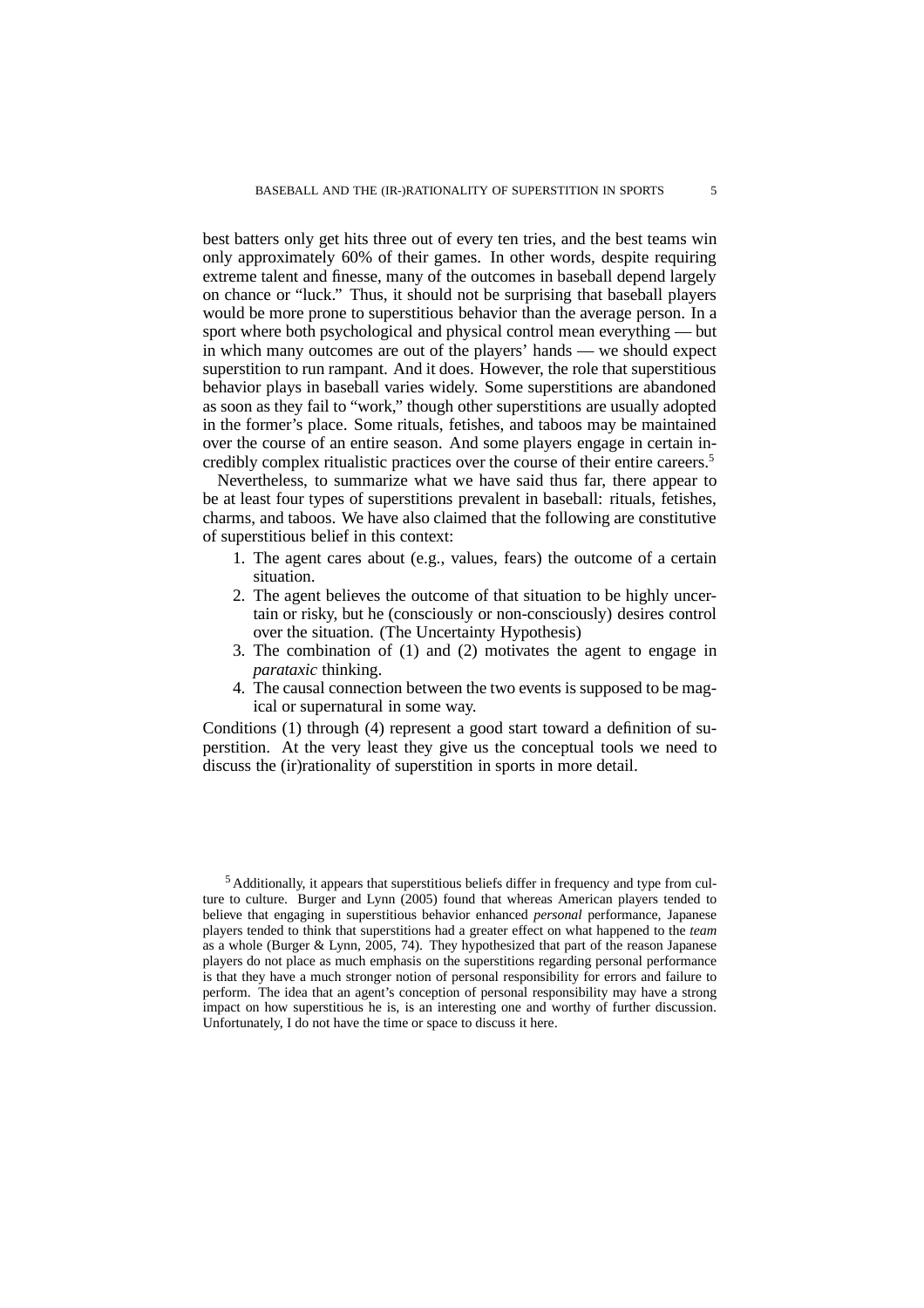### *Confidence in Efficacy and Prudential Reasons for Belief*

Thus far, we have done little to establish how it is that the acquisition and maintenance of superstitions are possible in the first place. On the one hand, superstitious behavior is nearly ubiquitous among human beings and is, therefore, perhaps merely the result of the way we are cognitively "hardwired." Yet, interestingly, when players were asked about the confidence they put in their superstitions, Burger and Lynn found that many baseball players were not as strong of believers in the efficacy of their superstitious behavior as one might think. When asked how much effect their superstitious behavior has on their performance or the outcome of the game, the average response was somewhere between *sometimes has an impact* and *hardly ever has an impact*. Only 36.5% of those who listed at least one superstition said that their superstitions *always* or *often* had an impact (Burger & Lynn, 2005, 74).

Of course, 36.5% is still a fairly high number. For these players, it is likely that many of them acquire their superstitions (and the complementary confidence in those superstitions) unintentionally via a kind of motivated biasing. Indeed, Vyse (1997) and others suggest that human beings may be evolutionarily predisposed to be strongly biased toward superstitious behavior in certain situations (Vyse, 1997, 75). Such superstitious beliefs, then, would be those non-deviantly caused by the operation of some cognitive biasing mechanism combined with a motivational factor (e.g., an anxious desire), as opposed to those caused by a rational sensitivity to the evidence at hand. Thus, it should come as no surprise that those who are affected by these biases should believe in the efficacy of their superstitions — at least until enough countervailing evidence has been made available to them, at which point they ought, from the standpoint of epistemic rationality, to reject their superstitious belief.<sup>6</sup>

Therefore, many baseball players who strongly believe in the efficacy of their superstitions appear to occupy a fairly weak position on the scale of irrationality — the same position occupied by, say, wishful thinkers. Their unwarranted beliefs are epistemically irrational, insofar as these have their origins in some biasing mechanism, not in an objective assessment of the weight of the evidence. Yet such agents cannot be said to be *complicit* in the formation of these beliefs, since they are unaware of the role the relevant bias plays in their having the beliefs in question. Indeed, an agent's being aware of the workings of a "superstition-causing" bias on an his belief system would threaten the stability of his superstitious beliefs and likely lead

 $6$  As we have seen, however, many players resist giving up their superstitions or trade old superstitions for new ones. I discuss the potential irrationality of the maintenance of superstitious belief below.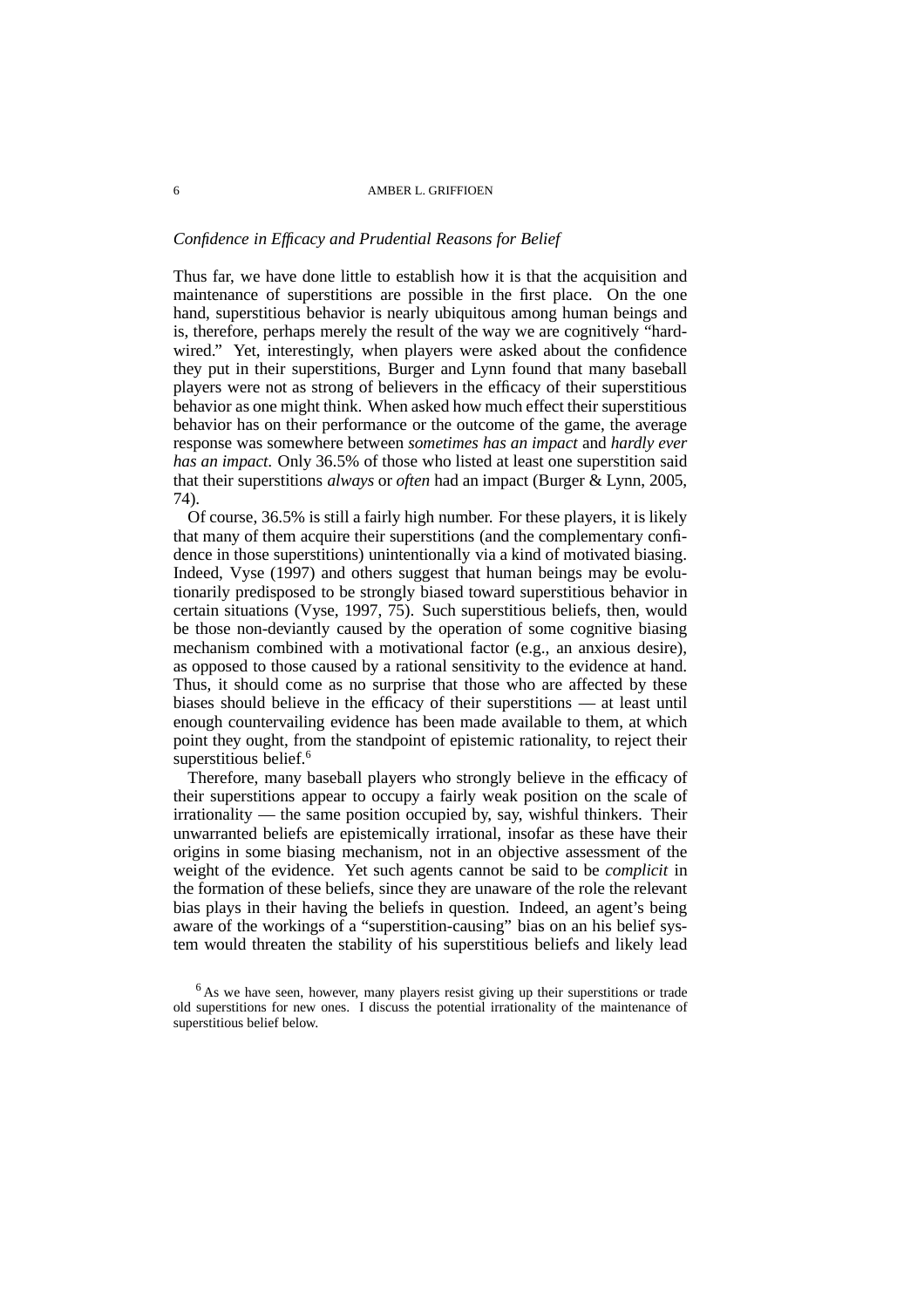to the revision of those beliefs. Therfore, although such agents are, in some sense, "irrational," they are also victims of a certain kind of ignorance namely ignorance of the role certain non-rational processes have played in the formation of their superstitious beliefs.

However, we have not yet explained why so many players report a *lack* of confidence in the effectiveness their superstitions. Burger and Lynn propose that some players were perhaps embarrassed to admit that they believed in their superstitions, but the fact that their questionnaire responses were kept confidential lead them to largely reject this suggestion. More plausible is their later proposal that some players may engage in superstitious behavior either because it performs a comforting psychological function or because the culture of baseball normatively endorses the practice of superstition (Burger  $& Lynn$ , 2005, 75–6). Now it is surely the case that many baseball players engage in ritualistic behavior because it helps them psychologically prepare for the task at hand. In a game like baseball, concentration is incredibly important, and the repetition of a particular type of behavior (e.g., tapping the bat three times on the plate before hitting) may assist a player in raising his chances of performing well. We have also noted how much superstition surrounds the subculture of baseball. Thus, it would not be surprising to observe more skeptical athletes simply "going along" with such behavior, merely in order to fit in or perhaps as an expression of team solidarity.

Therefore, we have at least two types of cases in which we would expect baseball players to report not putting much confidence in the efficacy of their supposedly superstitious practices. However, neither of these types of cases appear to represent instances of true superstition! Players who employ certain rituals as a kind of psychological preparation are not confident in their "superstitions" because they aren't actually superstitious. They do not postulate an unwarranted, magical causal connection between their rituals and particular outcomes. Rather, they postulate a very normal type of causal link between their behavior and their performance (e.g., between tapping the bat on the plate and feeling "ready" to hit) — one for which they likely have good introspective evidence. Neither do they not suppose that the behavior in question directly elicits the desired outcome; rather, they themselves bring about the effect as a result of, e.g., being able to concentrate due to the behavior in question. And we can say something similar of players who participate in supposedly superstitious activities due to "locker room culture." Thus, in neither of these scenarios does the player believe or act irrationally.

Furthermore, remember that Burger and Lynn asked players to report on "anything you do that you *feel* might bring good luck during a game" (my emphasis). And if we read 'feel' as 'believe', then it is doubtful that the above suggestions provide the entire story for all respondents of Burger and Lynn's study who reported lacking confidence in their superstitions. Of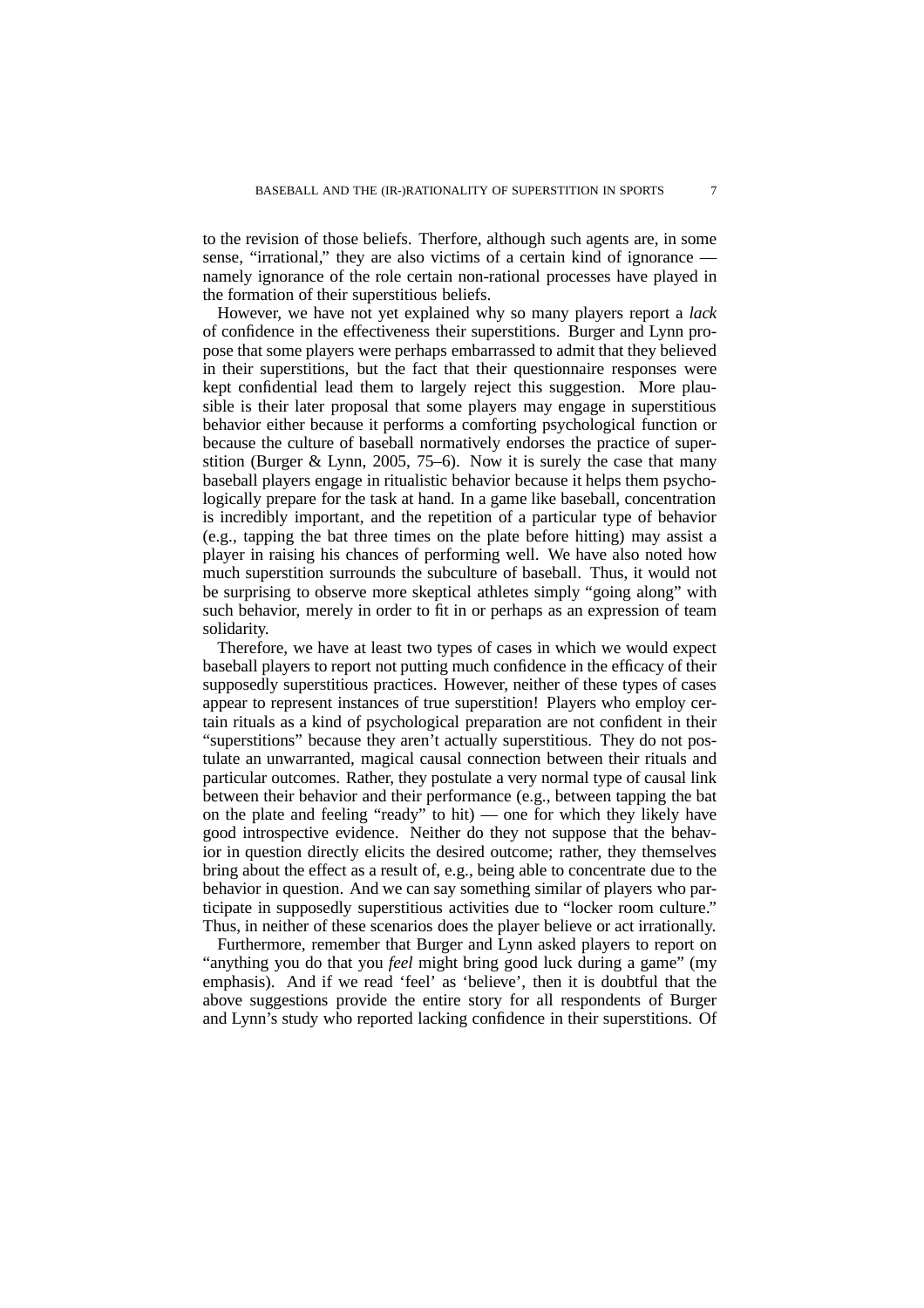course, some players may have read the prompts differently or failed to realize the potential inconsistency of their responses, but attacks on the intelligence of baseball players aside, there may be other reasons regarding how and why it is that some players report a lack of confidence in their superstitions.<sup>7</sup> We are left with a philosophical puzzle: If the Uncertainty Hypothesis regarding the origins of superstitions is correct, and what generally serves to motivate genuine superstitions is a desire for control over uncertain events in which one cares about the outcome, how is it that some cases we find baseball players who engage in behavior they "feel" might bring about the desired outcome but which they don't believe is efficacious? Is this a deeper kind of irrationality — one in which players believe what they don't believe?

Burger and Lynn present yet another interesting suggestion in their attempts to explain these results. They argue that some baseball players may engage in certain superstitious behaviors "just in case," or because "it can't hurt" (Burger & Lynn, 2005, 76). Perhaps baseball players implicitly run a sort of Pascalian-type wager, in which they calculate the expected utility of engaging in superstitious behavior. In the case of a player is deciding whether or not to engage in a certain ritual to bring good luck, such a wager might run as follows:

|                           | $(1)$ Player engages<br>$(correctly)$ in<br>superstitious ritual | $(2)$ Player does not<br>(correctly) engage in<br>superstitious ritual |
|---------------------------|------------------------------------------------------------------|------------------------------------------------------------------------|
| $(a)$ Superstition is     | $(1a)$ desired $("lucky")$                                       | $(2a)$ outcome                                                         |
| effective                 | outcome occurs                                                   | uncertain                                                              |
| $(b)$ Superstition is not | $(1b)$ outcome                                                   | (2b) outcome                                                           |
| effective                 | uncertain                                                        | uncertain                                                              |

*The "Baseball Wager"*<sup>8</sup>

We can imagine a player developing a potentially superstitious ritual by implicitly reasoning in the above manner. Assuming that the psychological and physical cost of performing the ritual is not overly taxing, he may calculate that the expected utility of performing the ritual outweighs the countervailing reasons not to do so. In the case envisioned above, only in the scenario in which both the player (correctly) performs the ritual in question and the superstition is effective is the outcome he desires more likely to occur (1a).

 $<sup>7</sup>$  At the very least, the puzzle that follows represents an interesting conceptual conun-</sup> drum — one that is worth exploring.

 $8$ I have developed a wager for the case of superstition rituals, but I think we can develop related wagers for the other types of superstition as well.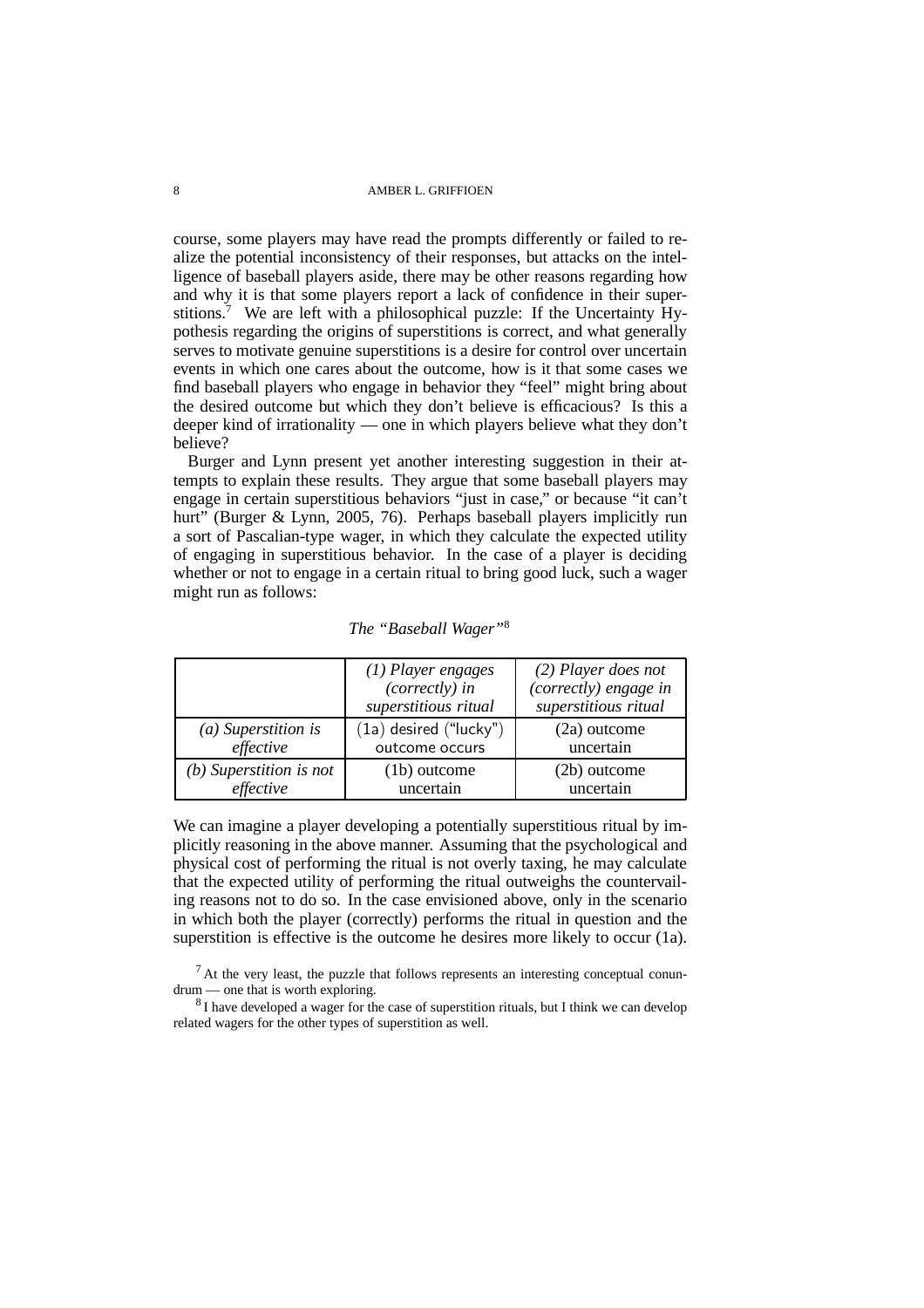All the other scenarios leave the player with uncertainty and lack of control over the situation. Thus, (1a) results in the most desirable outcome, given the options, and may provide the player with a prudential reason to attempt to correctly perform the superstitious ritual. And I do not think it at all implausible that this kind of practical rationality (i.e., "hedging one's bets") may actually explain many players' performance of certain rituals.

Yet, at first glance, the Baseball Wager appears to differ from Pascal's Wager insofar as the former recommends an *action*, whereas the latter recommends a *belief*. But take, for example, the following statement that longtime major leaguer, Wade Boggs, made to *The New York Times*:

Sometimes it's better to be lucky than good. That's why I do things to create luck, like eating the chicken and running my sprints at 7:17 before night games. *I want to feel lucky*. I want to *feel* that if I hit a ball to the shortstop, it's going to hit a rock and go over his head. (Quoted in Vyse, 1997, 196, my emphasis)

Note that although Boggs claims he does things to "create" lucky outcomes, he also expresses a desire to *feel* lucky. But what is it to "feel" lucky, other than to believe that one *is* lucky? So even though his superstitions might not actually bring him luck, Boggs implies that they do serve to make him feel as though he has a measure of control over that which he perceives to be largely uncontrollable. Thus, Boggs appears to have a prudential reason to *believe* in the efficacy of his superstition. Furthermore, it is also widely held amongst superstitious people that superstitions cannot be effective unless one truly believes in their causal power.<sup>9</sup> So we might say that one cannot be said to "correctly" perform a superstitious ritual (as in column 1) unless one also believes in its efficacy. Likewise, given the way we have tentatively defined superstition above, the truly superstitious agent must exhibit parataxic, magical thinking — and this kind of thinking involves belief. So, in the end, it appears that a constitutive part of successfully executing the Baseball Wager is acquiring a belief in that ritual's "power."

Thus, just as the conclusion of Pascal's Wager leaves the agent with a prudential reason to acquire a belief in God, so might the conclusion of the Baseball Wager give the agent a similar reason to acquire a belief in the effectiveness of his superstitious behavior. Of course, the conclusion of Pascal's Wager does not automatically result in the acquisition of a belief in the

 $9$  For example, a common reason given by superstitious third parties when a certain type of superstitious behavior fails to "work" is that the agent performing the behavior didn't "believe enough" in its power. An interesting parallel might be drawn to instances of belief in the paranormal and the reasons given for the lack of observed "paranormal" activity amongst disbelievers.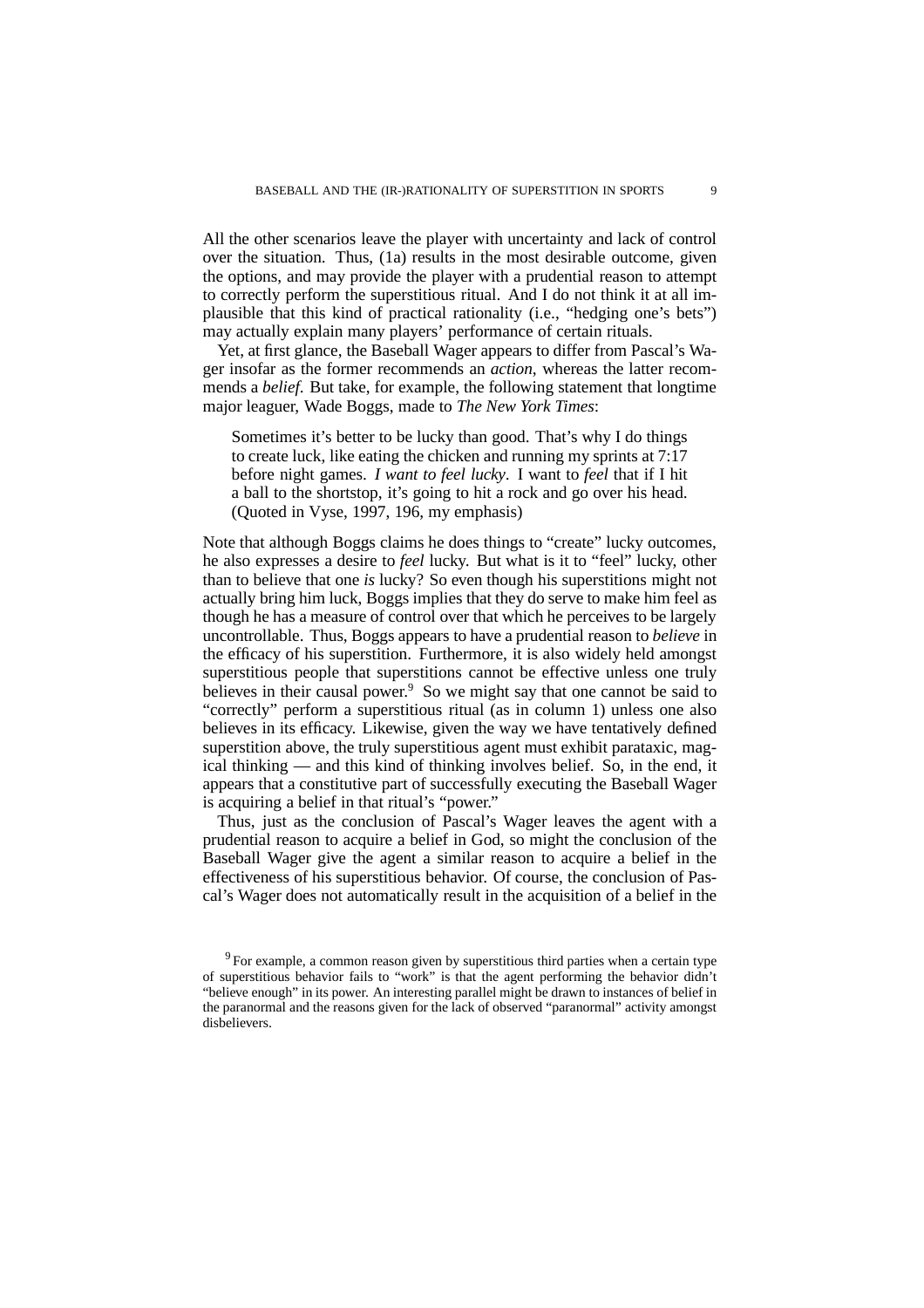existence of God, and neither does the conclusion of the Baseball Wager automatically result in the acquisition of a belief in a superstition's power. So how is it possible that a baseball player can come to form and maintain this kind of belief, if he does not currently believe his superstition is effective? It is to this problem I now turn.

## *Believing What You Don't Believe: Pseudo-Rationality, Self-Deception, and Superstitious Belief*

When superstitious behavior comes about via a wager-type situation like the one just described, it is difficult to see how a player could acquire a belief in the efficacy of the relevant behavior, given that he currently does not believe it is effective in the way necessary to potentially elicit the desired result. Belief is not generally thought to be something over which we have direct, voluntary control (cf. Williams, 1973). In this sense, to *will* to acquire or maintain a belief for which one does not have sufficient evidence seems to be a self-defeating project from the get-go. However, as Pascal himself notes, we do appear to have at least *indirect* control over our beliefs — that is, we can intentionally try to *bring it about* that we believe (or are caused to believe) something (cf. Hieronymi, 2006). We can imagine a baseball player surrounding himself with superstitious people and avoiding skeptics (which, given "locker room culture," should not be that difficult); he may intentionally cultivate certain ritualistic habits and try to avoid thinking skeptical thoughts; he might direct his attention toward positive evidence and attempt to rationalize or explain away negative evidence; he may even "simulate" belief by pretending (to himself and others) that his superstitions are effective — all in the hopes that these strategies will, at some point, cause him to actually believes that which he wants to believe.

In some sense, there is not much difference between this endeavor and other intentional projects. The agent adopts a certain end and employs various means intended to bring this end about. We might compare it with similar projects like attempting to bring it about that one falls asleep at a certain time, or that one sneezes, or that one comes to aesthetically appreciate a certain kind of food. On the other hand, there is something very interesting about this particular kind of venture. Normally one acts *because* one has a reason to do so, but in this case, as David Pears (1982) notes, the agent acts *in order to* acquire something that would have been a reason for his acting in such a way. That is, he undertakes an series of actions *intended* to produce reasons — in this case, reasons that epistemically justify his belief (and thereby pragmatically justify his having acted as he did to acquire these reasons). But the agent who attempts to acquire positive epistemic reasons for a particular belief in ways he himself takes to be epistemically unjustified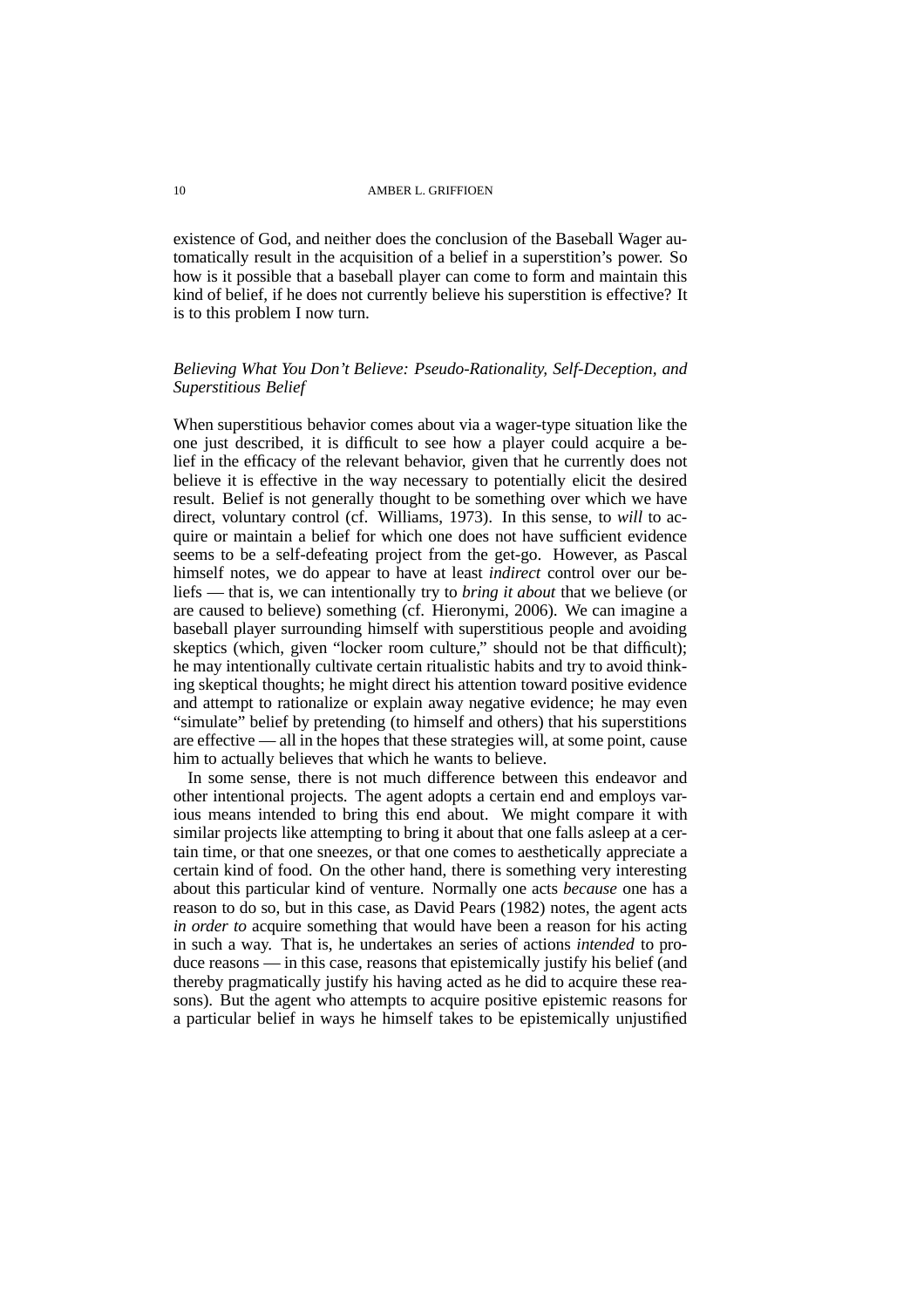und unreliable, is not fully rational. Insofar as he is searching for justifying reasons at all, the player in question is still acting in his capacity *qua* agent. However, the agent is, we might say, *pseudo-rational*, in that he is trying to generate reasons that would allow him to believe something he thinks it would be irrational to believe. He is moved by and employing the very same capacities that allow for rational assessment and evaluation, but this time in the service of irrationality.

Here, we see a stronger kind of irrationality at work than in the types of superstition associated with motivationally-based belief we discussed above — one in which an agent attempts to violate his own rational standards for belief, precisely in order to acquire justifying reasons for that belief. We are no longer in the realm of mere wishful thinking or motivated biasing. Rather, we now appear to be in the province of *self-deception*. That is, in order to succeed in his Pascalian endeavor, the baseball player under discussion here must somehow *deceive himself* into believing that which he currently does not believe. He must somehow either a) repress his epistemic misgivings, b) habituate himself into thinking in a certain way, such that he elicits a change in his epistemic standards, or c) actually generate reasons for himself that meet his current epistemic standards (or some combination of these three). In either case, if the agent succeeds (which will likely hinge on contingent factors external to his will), the actual *acquisition* of the belief in question will not be straightforwardly irrational — he will believe for reasons he now takes to be more or less justified. However, the pseudo-rational, self-deceptive *process* by which the agent arrives at this condition expresses a stronger kind of internal irrationality — a struggle to violate his own norms of rationality, in the service of fulfilling some goal or desire.

For this reason, these types of projects occupy what Pears calls "the territory of cognitive dissonance," insofar as we would expect an agent who attempts to acquire or maintain a belief in ways that violate his own epistemic standards to encounter a certain level of psychological discomfort (Pears, 1982, 279). Especially given that repeated superstitious behavior tends, in the long run, to generate more evidence against the proposition that the superstition is effective than for it, players engaged in a self-deceptive project of this type will constantly be running up against negative evidence regarding their favored belief, such that we would expect them to exhibit a significant amount of cognitive tension.<sup>10</sup> Of course, all the strategies we mentioned above (e.g., selective evidence gathering, directing one's attention, rationalization, acting "as if," and so on) are means of attempting to resolve or avoid

 $10$  And we do tend to see this kind of behavior present in self-deceivers. Agents engaged in self-deception deny the disfavored proposition more strongly than their rational counterparts; they over-rationalize explanations for counterevidence; they become easily defensive; and so on.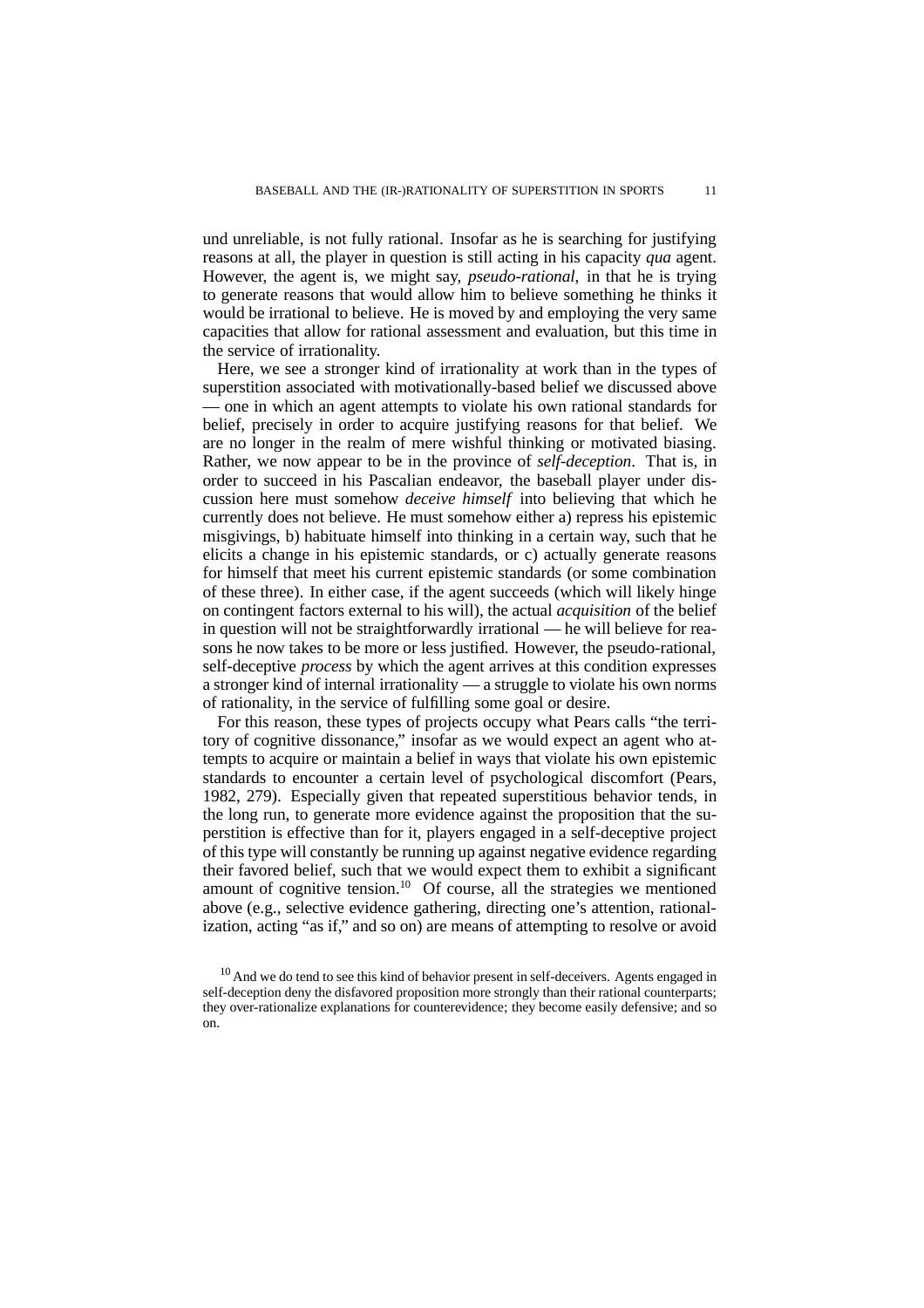the kind of cognitive dissonance involved in attempting to believe something one takes oneself to have little or no good reason to believe.

We can now perhaps see another reason why some baseball players expressed a lack of confidence in their superstitious beliefs: they were entrenched in a sort of pseudo-rational, self-deceptive project aimed at realizing the conditions laid out in the Baseball Wager. Such a project often likely includes a kind of "waffling" back and forth between the current and favored beliefs, and it would not be surprising to find and agent engulfed in the kind of cognitive tension raised by negative evidence (which may arise in the context of being forced by researchers to explicitly discuss his superstitious beliefs), to express doubt or distrust in the belief he, in other contexts, tries to maintain. Thus, although in some sense he believes (or, at the very least, is *trying* to believe) that his superstition brings him luck, he doubts it too. And it is this cognitive dissonance we may be seeing in some respondents to Burger and Lynn's survey. Therefore, it appears that while many cases of superstition are likely the mere result of wishful thinking, motivationally biased belief, or mere unintentional habituation, to explain the acquisition of certain superstitious beliefs and their persistence over time, we may have to appeal to a deeper type of irrationality, one which involves self-deception and other pseudo-rational endeavors.

### *Conclusion*

In this paper, I have explored superstition as found in the context of the game of baseball. I have argued that baseball superstitions involve a belief in the uncertainty of a particular outcome paired with a desire for control over that outcome (or the fear that it will not occur), which leads an agent to engage in parataxic, magical thinking regarding a particular event or state of affairs. I went on to show that although many of these superstitions may serve a beneficial pragmatic function, they nevertheless occupy positions on the spectrum of epistemic irrationality that range from fairly harmless motivated ignorance to rather deep internal irrationality. Many superstitious agents are likely mere wishful thinkers or "victims" of the workings of a desirability bias that performs a potentially beneficial evolutionary function. On the other hand, agents may sometimes need to deceive themselves in order to "generate" reasons for a particular belief they take themselves to have prudential reasons to hold. And the kind of pseudo-rational activity such a self-deceptive project requires represents a type of internal irrationality that amounts to more than the mere epistemic negligence of the wishful thinker. Of course, the former type of superstition may at times devolve into the latter and vice versa. The spectrum of irrationality is wide-ranging, and its borders are far from clear. An anxious wishful believer may easily slide into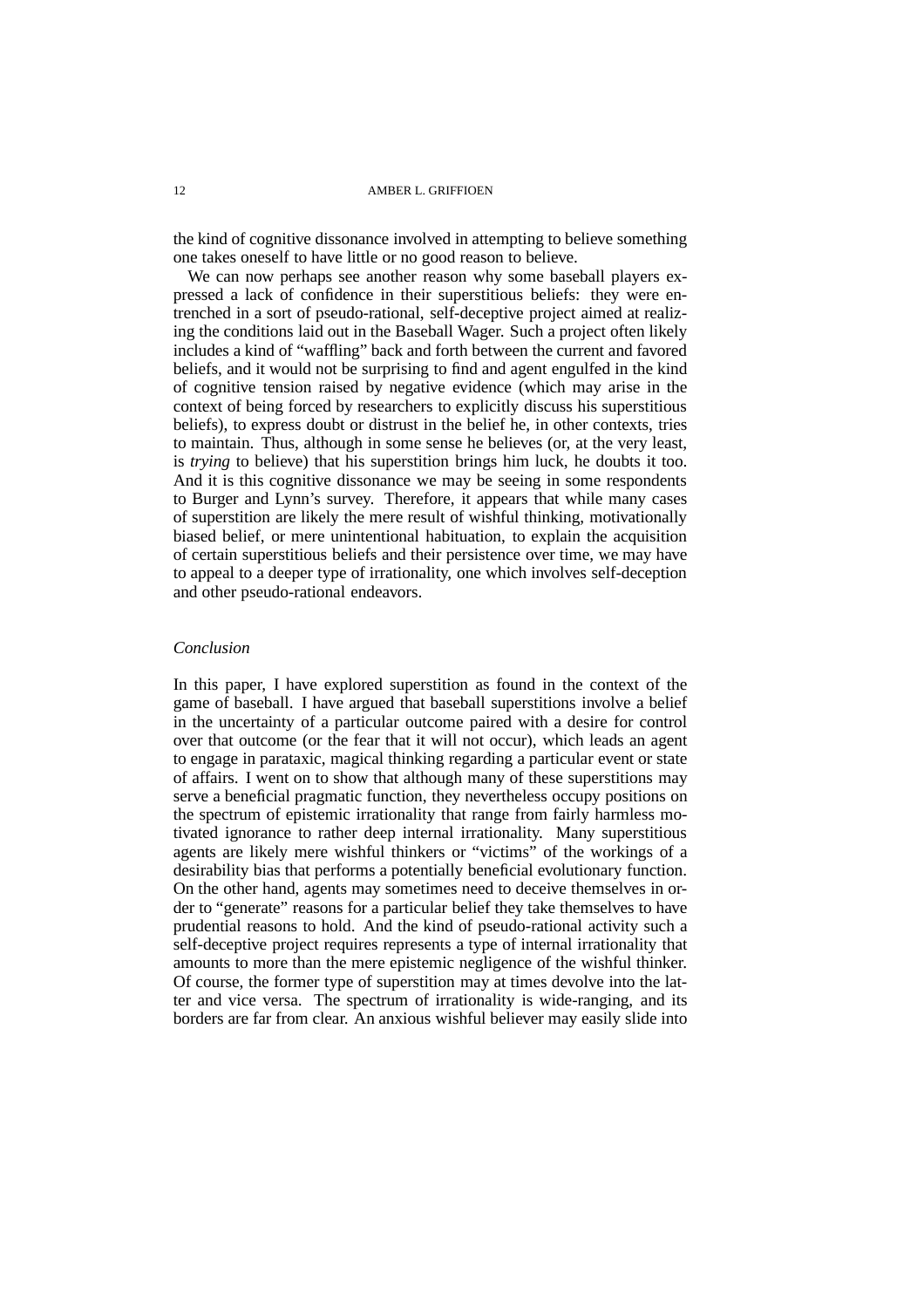self-deception, and the terminus of a successful self-deceptive project may result in a motivational bias that ends up causing the favored belief. But regardless of which kind of superstition you end up with, should you step foot onto a baseball field anytime soon, remember: Don't step on the foul line!

> Please insert street address here E-mail: amber.griffioen@uni-konstanz.de

### REFERENCES

- Barnes, A. (1997). *Seeing Through Self-Deception*. Cambridge: Cambridge University Press.
- Baseball Players Do the Darnest Things. (2006, 18 April). *The Sports Pulse*. Retrieved from http://thebestsportsblog.com/2006/04/18/baseballplayers-do-the-darnest-things/.
- Burger, J., and Lynn, A. (2005). Superstitious Behavior Among American and Japanese Professional Baseball Players. *Basic and Applied Social Psychology*, 27 (1), 71–6.
- Felson, R.B., and Gmelch, G. (1979). Uncertainty and the use of magic. *Current Anthropology*, 20 (3), 587–9.
- Hieronymi, P. (2006). Responsibility for Believing. *Synthese*, 161 (3), 357– 373.
- Johnston, M. (1988). Self-Deception and the Nature of the Mind. In B. McLaughlin & A.O. Rorty (Eds.), *Perspectives on Self-Deception* (pp. 63–91). Berkeley: University of California Press.
- Malinowski, B. (1954). *Magic, Science and Religion: And Other Essays*. Garden City, NY: Doubleday.
- Nisbett, R.E., & Ross, L.D. (1980). *Human Inference: Strategies and Shortcomings of Social Judgment*. Englewood Cliffs, NJ: Prentice-Hall.
- The Curse of the Chicago Cubs. (2010). *Cubbies Baseball*. Retrieved from http://www.cubbiesbaseball.com/goats.htm.
- Thompson, S.C., Armstrong, W., & Thomas, C. (1998). Illusions of control, underestimations, and accuracy: A control heuristic explanation. *Psychological Bulletin*, 123, 143–161.
- Trope, Y., Gervey, B., & Liberman, N. (1997). Wishful Thinking from a Pragmatic Hypothesis-Testing Perspective. In M. Myslobodsky (Ed.), *The Mythomanias: The Nature of Deception and Self-Deception* (pp. 105–31). Mahwah, NJ: Lawrence Erlbaum.
- Tversky, A., & Kahnemann, D. (1973). "Availability: A Heuristic for Judging Frequency and Probability." *Cognitive Psychology*, 5, 207–32.
- Vyse, S. (1997). *Believing in Magic: The Psychology of Superstition*. Oxford: Oxford University Press.